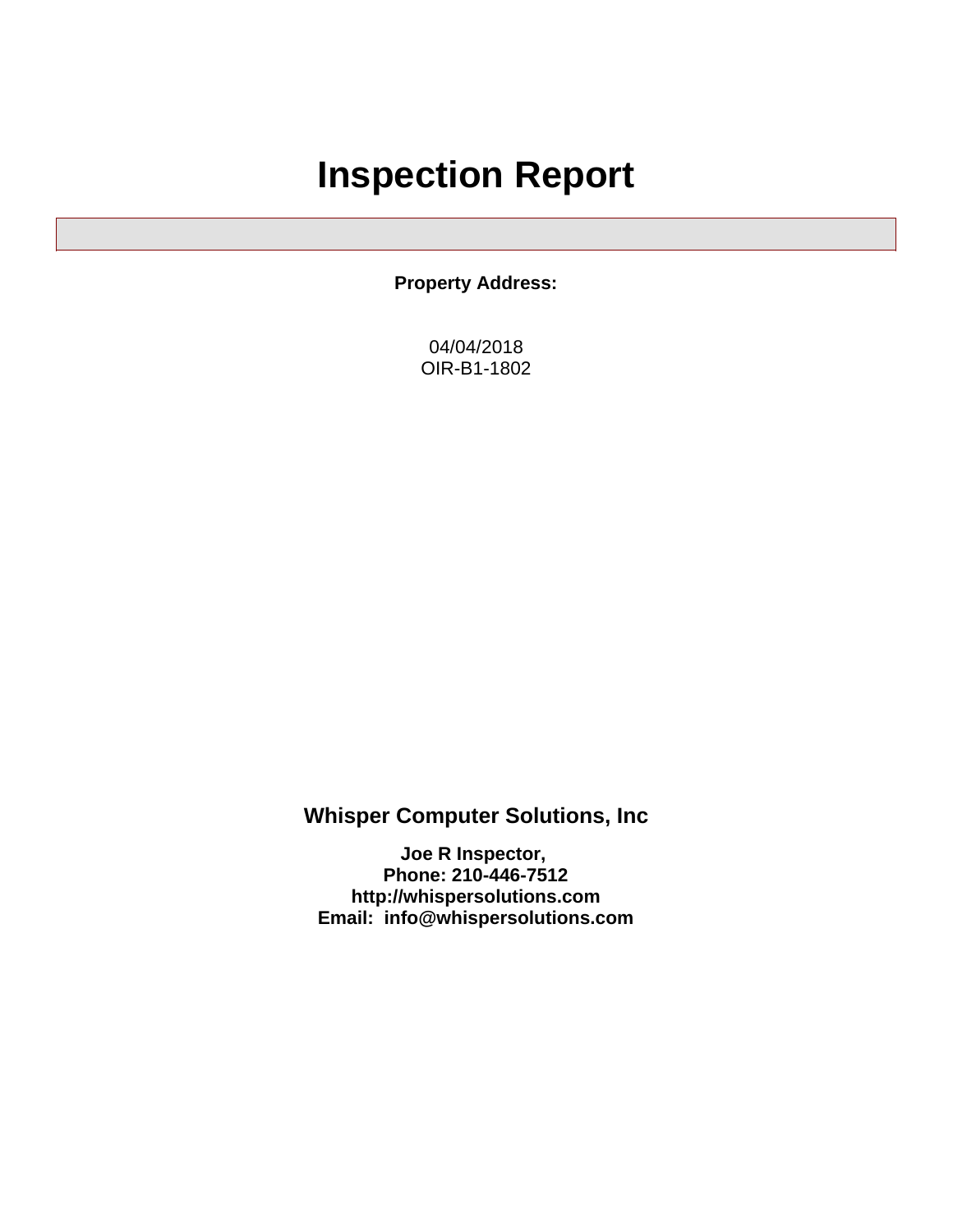### **Uniform Mitigation Verification Inspection Form**

Maintain a copy of this form and any documentation provided with the insurance policy

| Inspection Date: $04/04/2018$ |                        |                        |  |  |
|-------------------------------|------------------------|------------------------|--|--|
| <b>Owner Information</b>      |                        |                        |  |  |
| <b>Owner Name:</b>            |                        | <b>Contact Person:</b> |  |  |
| Address:                      |                        | Home Phone:            |  |  |
| City:<br>Zip:                 |                        | Work Phone:            |  |  |
| County: County                |                        | Cell Phone:            |  |  |
| Insurance Company:            |                        | Policy #:              |  |  |
| Year of Home:                 | # of Stories: #stories | Email:                 |  |  |

**NOTE: Any documentation used in validating the compliance or existence of each construction or mitigation attribute must accompany this form. At least one photograph must accompany this form to validate each attribute marked in questions 3 though 7. The insurer may ask additional questions regarding the mitigated feature(s) verified on this form.**

1. **Building Code**: Was the structure built in compliance with the Florida Building Code (FBC 2001 or later) OR for homes located in the HVHZ (Miami-Dade or Broward counties), South Florida Building Code (SFBC-94)?

- $\Box$  A. Built in compliance with the FBC: Year Built  $\Box$ . For homes built in 2002/2003 provide a permit application with a date after 3/1/2002: Building Permit Application Date (MM/DD/YYYY)
- B. For the HVHZ Only: Built in compliance with the SFBC-94: Year Built \_\_\_\_\_\_. For homes built in 1994, 1995, and 1996 provide a permit application with a date after  $9/1/1994$ : Building Permit Application Date (MM/DD/YYYY)  $\qquad$  /

 $\Box$  C. Unknown or does not meet the requirements of Answer "A" or "B"

2. **Roof Covering:** Select all roof covering types in use. Provide the permit application date OR FBC/MDC Product Approval number OR Year of Original Installation/Replacement OR indicate that no information was available to verify compliance for each roof covering identified.

| 2.1 Roof Covering Type:       | <b>Permit Application</b><br>Date | FBC or MDC<br><b>Product Approval #</b> | Year of Original Installation or<br>Replacement | <b>No Information</b><br><b>Provided for</b><br>Compliance |
|-------------------------------|-----------------------------------|-----------------------------------------|-------------------------------------------------|------------------------------------------------------------|
| 1. Asphalt/Fiberglass Shingle |                                   |                                         |                                                 |                                                            |
| 2. Concrete/Clay Tile         |                                   |                                         |                                                 |                                                            |
| $\Box$ 3. Metal               |                                   |                                         |                                                 |                                                            |
| $\Box$ 4. Built Up            |                                   |                                         |                                                 |                                                            |
| $\Box$ 5. Membrane            |                                   |                                         |                                                 |                                                            |
| $\Box$ 6. Other               |                                   |                                         |                                                 |                                                            |

- $\Box$  A. All roof coverings listed above meet the FBC with a FBC or Miami-Dade Product Approval listing current at time of installation OR have a roofing permit application date on or after 3/1/02 OR the roof is original and built in 2004 or later.
- B. All roof coverings have a Miami-Dade Product Approval listing current at time of installation OR (for the HVHZ only) a roofing permit application after 9/1/1994 and before 3/1/2002 OR the roof is original and built in 1997 or later.
- $\Box$  C. One or more roof coverings do not meet the requirements of Answer "A" or "B".
- $\square$  D. No roof coverings meet the requirements of Answer "A" or "B".

3. **Roof Deck Attachment:** What is the **weakes**t form of roof deck attachment?

- A. Plywood/Oriented strand board (OSB) roof sheathing attached to the roof truss/rafter (spaced a maximum of 24" inches o.c.) by staples or 6d nails spaced at 6" along the edge and 12" in the field. -OR- Batten decking supporting wood shakes or wood shingles. -OR- Any system of screws, nails, adhesives, other deck fastening system or truss/rafter spacing that has an equivalent mean uplift less than that required for Options B or C below.
- $\Box$  B. Plywood/OSB roof sheathing with a minimum thickness of 7/16"inch attached to the roof truss/rafter (spaced a maximum of 24"inches o.c.) by 8d common nails spaced a maximum of 12" inches in the field.-OR- Any system of screws, nails, adhesives, other deck fastening system or truss/rafter spacing that is shown to have an equivalent or greater resistance 8d nails spaced a maximum of 12 inches in the field or has a mean uplift resistance of at least 103 psf.
- $\Box$  C. Plywood/OSB roof sheathing with a minimum thickness of 7/16"inch attached to the roof truss/rafter (spaced a maximum of 24"inches o.c.) by 8d common nails spaced a maximum of 6" inches in the field. -OR- Dimensional lumber/Tongue & Groove decking with a minimum of 2 nails per board (or 1 nail per board if each board is equal to or less than 6 inches in width). -ORAny system of screws, nails, adhesives, other deck fastening system or truss/rafter spacing that is shown to have an equivalent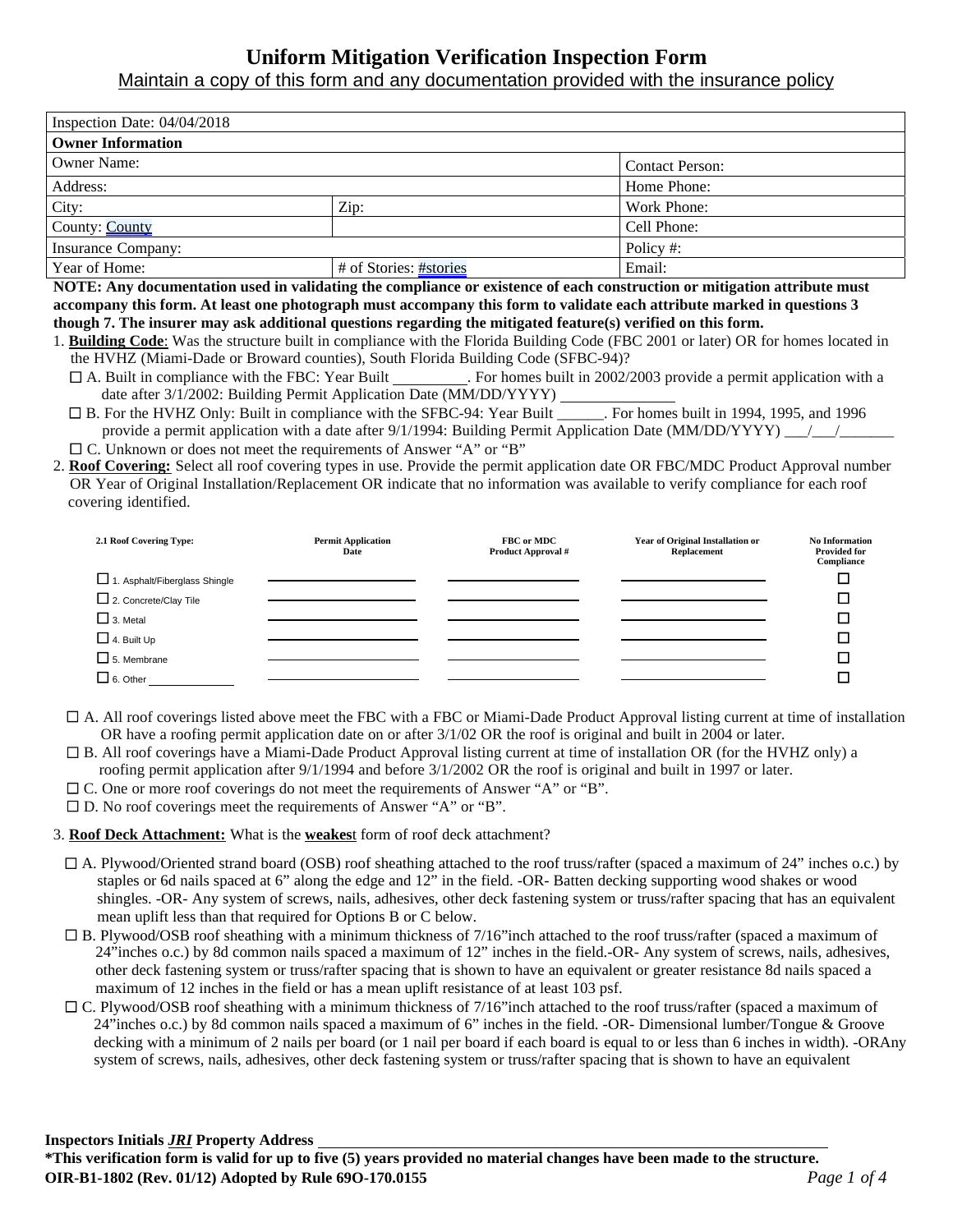or greater resistance than 8d common nails spaced a maximum of 6 inches in the field or has a mean uplift resistance of at least 182 psf.

- □ D. Reinforced Concrete Roof Deck.
- E. Other:
- $\Box$  F. Unknown or unidentified.
- □ G. No attic access.
- 4. **Roof to Wall Attachment:** What is the **WEAKEST** roof to wall connection? (Do not include attachment of hip/valley jacks within 5 feet of the inside or outside corner of the roof in determination of WEAKEST type)

A. Toe Nails

- $\Box$  Truss/rafter anchored to top plate of wall using nails driven at an angle through the truss/rafter and attached to the top plate of the wall, or
- $\Box$  Metal connectors that do not meet the minimal conditions or requirements of B, C, or D

#### **Minimal conditions to qualify for categories B, C, or D. All visible metal connectors are:**

 $\Box$  Secured to truss/rafter with a minimum of three (3) nails, **and** 

 $\Box$  Attached to the wall top plate of the wall framing, or embedded in the bond beam, with less than a ½" gap from the blocking or truss/rafter **and** blocked no more than 1.5" of the truss/rafter, **and** free of visible severe corrosion.

#### $\Box$  B. Clips

 $\Box$  Metal connectors that do not wrap over the top of the truss/rafter, or  $\Box$  Metal connectors with a minimum of 1 strap that wraps over the top of the truss/rafter and does not meet the nail position requirements of C or D, but is secured with a minimum of 3 nails.

#### $\Box$  C. Single Wraps

Metal connectors consisting of a single strap that wraps over the top of the truss/rafter and is secured with a minimum of 2 nails on the front side and a minimum of 1 nail on the opposing side.

#### $\square$  D. Double Wraps

Metal Connectors consisting of 2 separate straps that are attached to the wall frame, or embedded in the bond beam, on either side of the truss/rafter where each strap wraps over the top of the truss/rafter and is secured with a minimum of 2 nails on the front side, and a minimum of 1 nail on the opposing side, **or**

Metal connectors consisting of a single strap that wraps over the top of the truss/rafter, is secured to the wall on both sides, and is secured to the top plate with a minimum of three nails on each side.

 $\square$  E. Structural Anchor bolts structurally connected or reinforced concrete roof.

□ F. Other:

□ G. Unknown or unidentified

#### 5. **Roof Geometry:** What is the roof shape? (Do not consider roofs of porches or carports that are attached only to the fascia or wall of the host structure over unenclosed space in the determination of roof perimeter or roof area for roof geometry classification).

 $\Box$  A. Hip Roof Hip roof with no other roof shapes greater than 10% of the total roof system perimeter. Total length of non-hip features: \_\_\_\_\_\_ feet; Total roof system perimeter: \_\_\_\_\_\_\_\_ feet B. Flat Roof **Roof on a building with 5 or more units where at least 90% of the main roof area has a roof slope of** less than 2:12. Roof area with slope less than  $2:12$  sq ft; Total roof area sq ft

 $\Box$  C. Other Roof Any roof that does not qualify as either (A) or (B) above.

6. **Secondary Water Resistance (SWR):** (standard underlayments or hot-mopped felts do not qualify as an SWR)

- A. SWR (also called Sealed Roof Deck) Self-adhering polymer modified-bitumen roofing underlayment applied directly to the sheathing or foam adhesive SWR barrier (not foamed-on insulation) applied as a supplemental means to protect the dwelling from water intrusion in the event of roof covering loss.
- $\Box$  B. No SWR.
- □ C. Unknown or undetermined.

 $\Box$  H. No attic access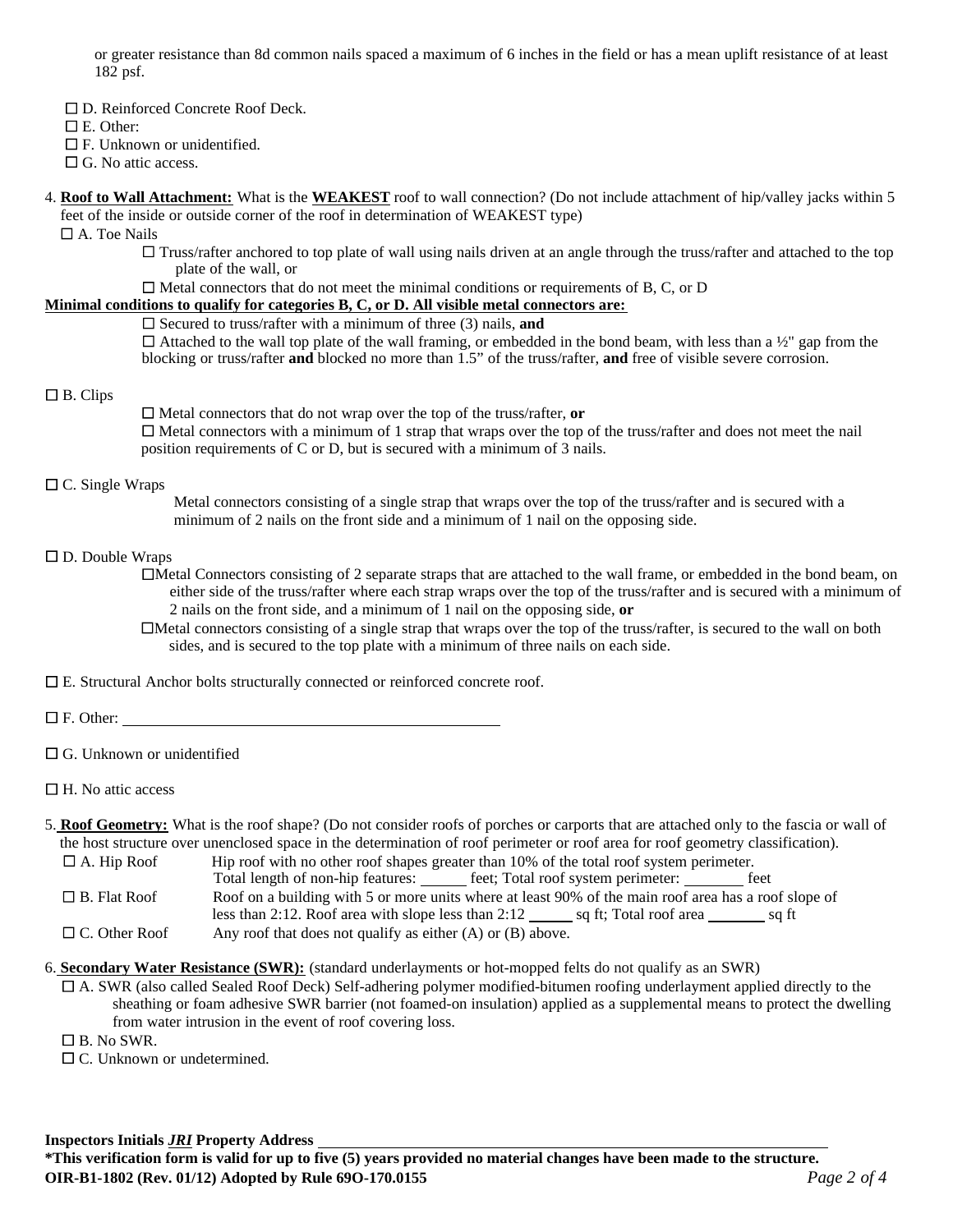7. **Opening Protection:** What is the **weakest** form of wind borne debris protection installed on the structure? **First**, use the table to determine the weakest form of protection for each category of opening. **Second**, (a) check one answer below (A, B, C, N, or X) based upon the lowest protection level for ALL Glazed openings **and** (b) check the protection level for all Non-Glazed openings (.1, .2, or .3) as applicable.

| <b>Opening Protection Level Chart</b> |                                                                                                                                                                                                                                                                                                                  | <b>Glazed Openings</b>                     |              |   |                       | Non-Glazed<br><b>Openings</b> |                        |
|---------------------------------------|------------------------------------------------------------------------------------------------------------------------------------------------------------------------------------------------------------------------------------------------------------------------------------------------------------------|--------------------------------------------|--------------|---|-----------------------|-------------------------------|------------------------|
|                                       | Place an "X" in each row to identify all forms of protection in use for each<br>opening type. Check only one answer below (A thru X), based on the weakest<br>form of protection (lowest row) for any of the Glazed openings and indicate<br>the weakest form of protection (lowest row) for Non-Glazed openings | <b>Windows</b><br>or Entry<br><b>Doors</b> | <b>Doors</b> |   | Glass<br><b>Block</b> | Entry<br>∣Doors               | Garage<br><b>Doors</b> |
|                                       | $N/A$ Not Applicable there are no openings of this type on the structure                                                                                                                                                                                                                                         |                                            |              | Г | П                     |                               |                        |
| A                                     | Verified cyclic pressure & large missile (9-lb for windows doors/4.5 lb for skylights)                                                                                                                                                                                                                           |                                            |              | Г | П                     |                               |                        |
| в                                     | Verified cyclic pressure & large missile (4-8 lb for windows doors/2 lb for skylights)                                                                                                                                                                                                                           |                                            |              | ┍ |                       |                               |                        |
| C                                     | Verified plywood/OSB meeting Table 1609.1.2 of the FBC 2007                                                                                                                                                                                                                                                      |                                            |              | ┍ | П                     |                               |                        |
| D                                     | Verified Non-Glazed Entry or Garage doors indicating compliance with ASTM E<br>330, ANSI/DASMA 108, or PA/TAS 202 for wind pressure resistance                                                                                                                                                                   |                                            |              |   |                       |                               |                        |
| N                                     | Opening Protection products that appear to be A or B but are not verified                                                                                                                                                                                                                                        | Ξ                                          |              | ┍ | Г                     |                               |                        |
| N                                     | Other protective coverings that cannot be identified as A, B, or C                                                                                                                                                                                                                                               | Τ                                          |              | ┍ | П                     |                               | J.                     |
| X                                     | No Wind borne Debris Protection                                                                                                                                                                                                                                                                                  |                                            |              |   |                       |                               |                        |

**A. Exterior Openings Cyclic Pressure and 9-lb Large Missile (4.5 lb for skylights only)** All Glazed openings are protected at a minimum, with impact resistant coverings or products listed as wind borne debris protection devices in the product approval system of the State of Florida or Miami-Dade County and meet the requirements of one of the following for "Cyclic Pressure and Large Missile Impact" (Level A in the table above).

- Miami-Dade County PA 201, 202, **and** 203
- Florida Building Code Testing Application Standard (TAS) 201, 202, **and** 203
- American Society for Testing and Materials (ASTM) E 1886 **and** ASTM E 1996
- Southern Standards Technical Document (SSTD) 12
- For Skylights Only: ASTM E 1886 **and** ASTM E 1996
- For Garage Doors Only: ANSI/DASMA 115

 $\Box$  A.1 All Non-Glazed openings classified as A in the table above, or no Non-Glazed openings exist

 $\Box$  A.2 One or More Non-Glazed openings classified as Level D in the table above, and no Non-Glazed openings classified as Level B, C, N, or X in the table above

 $\Box$  A.3 One or More Non-Glazed Openings is classified as Level B, C, N, or X in the table above

#### **B. Exterior Opening Protection- Cyclic Pressure and 4 to 8-lb Large Missile (2-4.5 lb for skylights only )** All Glazed

openings are protected, at a minimum, with impact resistant coverings or products listed as windborne debris protection devices in the product approval system of the State of Florida or Miami-Dade County and meet the requirements of one of the following for "yclic Pressure and Large Missile Impact"(Level B in the table above):

- ASTM E 1886 **and** ASTM E 1996 (Large Missile 4.5 lb.)  $\bullet$
- SSTD 12 (Large Missile –4 lb. to 8 lb.)
- For Skylights Only: ASTM E 1886 **and** ASTM E 1996 (Large Missile 2 to 4.5 lb.)

 $\square$  B.1 All Non-Glazed openings classified as A or B in the table above, or no Non-Glazed openings exist

- $\Box$  B.2 One or More Non-Glazed openings classified as Level D in the table above, and no Non-Glazed openings classified as Level C, N, or X in the table above
- $\Box$  B.3 One or More Non-Glazed openings is classified as Level C, N, or X in the table above

#### **C. Exterior Opening Protection- Wood Structural Panels meeting FBC 2007** All Glazed openings are covered with

plywood/OSB meeting the requirements of Table 1609.1.2 of the FBC 2007 (Level C in the table above).

- $\Box$  C.1 All Non-Glazed openings classified as A, B, or C in the table above, or no Non-Glazed openings exist
- C.2 One or More Non-Glazed openings classified as Level D in the table above, and no Non-Glazed openings classified as Level N or X in the table above
- $\Box$  C.3 One or More Non-Glazed openings is classified as Level N or X in the table above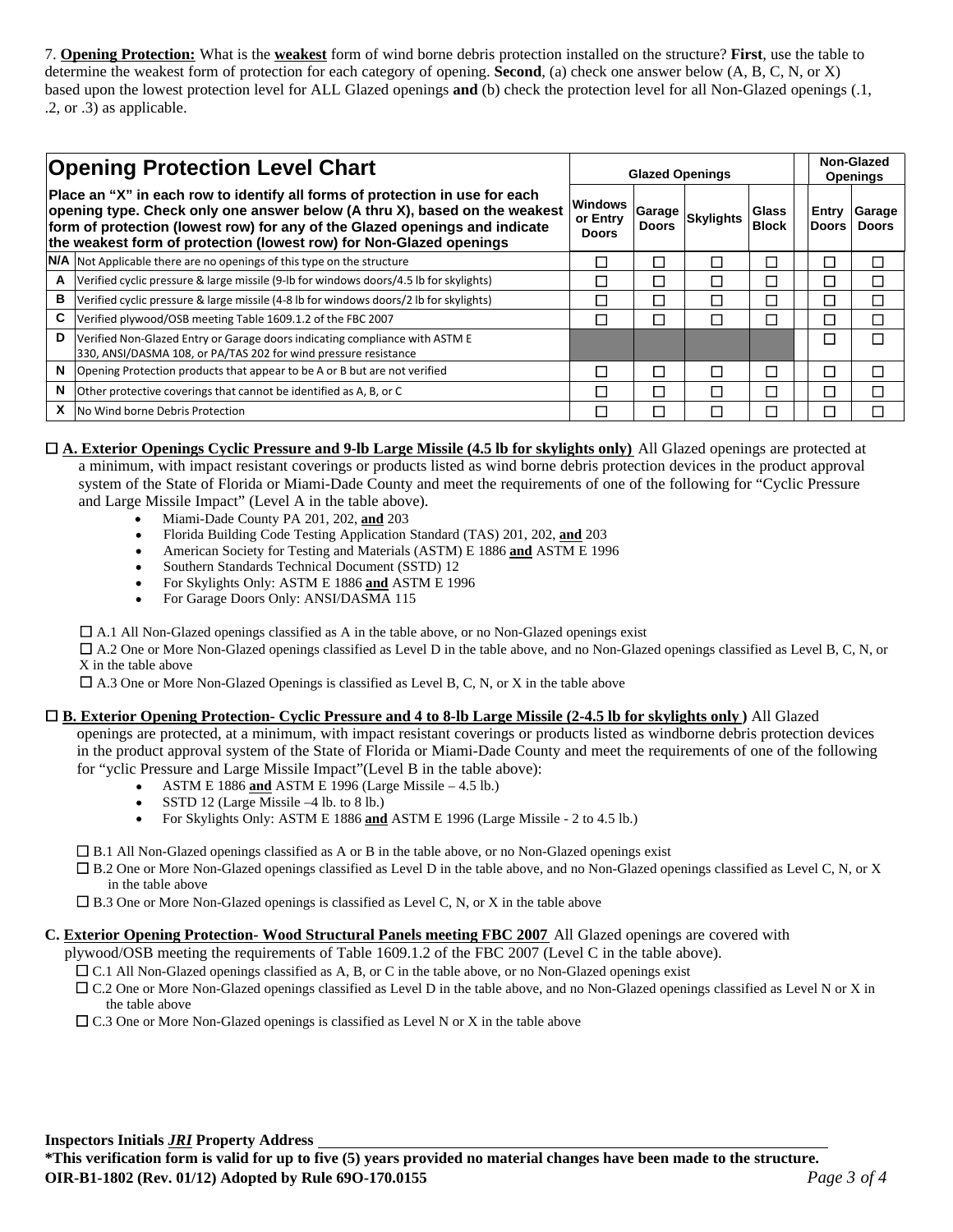þ **N. Exterior Opening Protection (unverified shutter systems with no documentation)** All Glazed openings are protected with protective coverings not meeting the requirements of Answer "A", "B", or C" or systems that appear to meet Answer "A" or "B" with no documentation of compliance (Level N in the table above).

 $\square$  N.1 All Non-Glazed openings classified as Level A, B, C, or N in the table above, or no Non-Glazed openings exist

 $\Box$  N.2 One or More Non-Glazed openings classified as Level D in the table above, and no Non-Glazed openings classified as Level X in the table above

 $\square$  N.3 One or More Non-Glazed openings is classified as Level X in the table above

**X. None or Some Glazed Openings** One or more Glazed openings classified and Level X in the table above.

| MITIGATION INSPECTIONS MUST BE CERTIFIED BY A QUALIFIED INSPECTOR.<br>Section 627.711(2), Florida Statutes, provides a listing of individuals who may sign this form |               |                                |                           |  |  |
|----------------------------------------------------------------------------------------------------------------------------------------------------------------------|---------------|--------------------------------|---------------------------|--|--|
| Qualified Inspector Name:<br>Joe R Inspector                                                                                                                         | License Type: |                                | License or Certificate #: |  |  |
| Inspection Company:<br>Whisper Computer Solutions, Inc.                                                                                                              |               | Phone:<br>$ 210 - 446 - 7512 $ |                           |  |  |

#### **Qualified Inspector – I hold an active license as a: (check one)**

 $\boxtimes$  Home inspector licensed under Section 468.8314, Florida Statutes who has completed the statutory number of hours of hurricane mitigation training approved by the Construction Industry Licensing Board and completion of a proficiency exam.

 $\Box$  Building code inspector certified under Section 468.607, Florida Statutes.

 $\Box$  General, building or residential contractor licensed under Section 489.111, Florida Statutes.

 $\Box$  Professional engineer licensed under Section 471.015, Florida Statutes.

 $\Box$  Professional architect licensed under Section 481.213, Florida Statutes.

 $\Box$  Any other individual or entity recognized by the insurer as possessing the necessary qualifications to properly complete a uniform mitigation verification form pursuant to Section 627.711(2), Florida Statutes.

| Individuals other than licensed contractors licensed under Section 489.111, Florida Statutes, or professional engineer licensed   |  |  |  |  |
|-----------------------------------------------------------------------------------------------------------------------------------|--|--|--|--|
| under Section 471.015, Florida Statutes, must inspect the structures personally and not through employees or other persons.       |  |  |  |  |
| Licensees under s.471.015 or s.489.111 may authorize a direct employee who possesses the requisite skill, knowledge, and          |  |  |  |  |
| experience to conduct a mitigation verification inspection.                                                                       |  |  |  |  |
| am a qualified inspector and I personally performed the inspection or <i>(licensed</i> )<br>I, Joe R Inspector                    |  |  |  |  |
| (print name)                                                                                                                      |  |  |  |  |
| contractors and professional engineers only) I had my employee (Joe R Inspector<br>perform the inspection                         |  |  |  |  |
| (print name of inspector)                                                                                                         |  |  |  |  |
| and I agree to be responsible for his/her work.                                                                                   |  |  |  |  |
| Date: 04/04/2018                                                                                                                  |  |  |  |  |
| An individual or entity who knowingly or through gross negligence provides a false or fraudulent mitigation verification form is  |  |  |  |  |
| subject to investigation by the Florida Division of Insurance Fraud and may be subject to administrative action by the            |  |  |  |  |
| appropriate licensing agency or to criminal prosecution. (Section 627.711(4)-(7), Florida Statutes) The Qualified Inspector who   |  |  |  |  |
| certifies this form shall be directly liable for the misconduct of employees as if the authorized mitigation inspector personally |  |  |  |  |
| performed the inspection.                                                                                                         |  |  |  |  |
| <b>Homeowner to complete:</b> I certify that the named Qualified Inspector or his or her employee did perform an inspection of    |  |  |  |  |
| the                                                                                                                               |  |  |  |  |
| residence identified on this form and that proof of identification was provided to me or my Authorized Representative.            |  |  |  |  |
| <b>Signature:</b><br>Date: 04/04/2018                                                                                             |  |  |  |  |
| An individual or entity who knowingly provides or utters a false or fraudulent mitigation verification form with the intent to    |  |  |  |  |
| obtain or receive a discount on an insurance premium to which the individual or entity is not entitled commits a misdemeanor      |  |  |  |  |
| of the first degree. (Section 627.711(7), Florida Statutes)                                                                       |  |  |  |  |

**The definitions on this form are for inspection purposes only and cannot be used to certify any product or construction feature as offering protection from hurricanes.**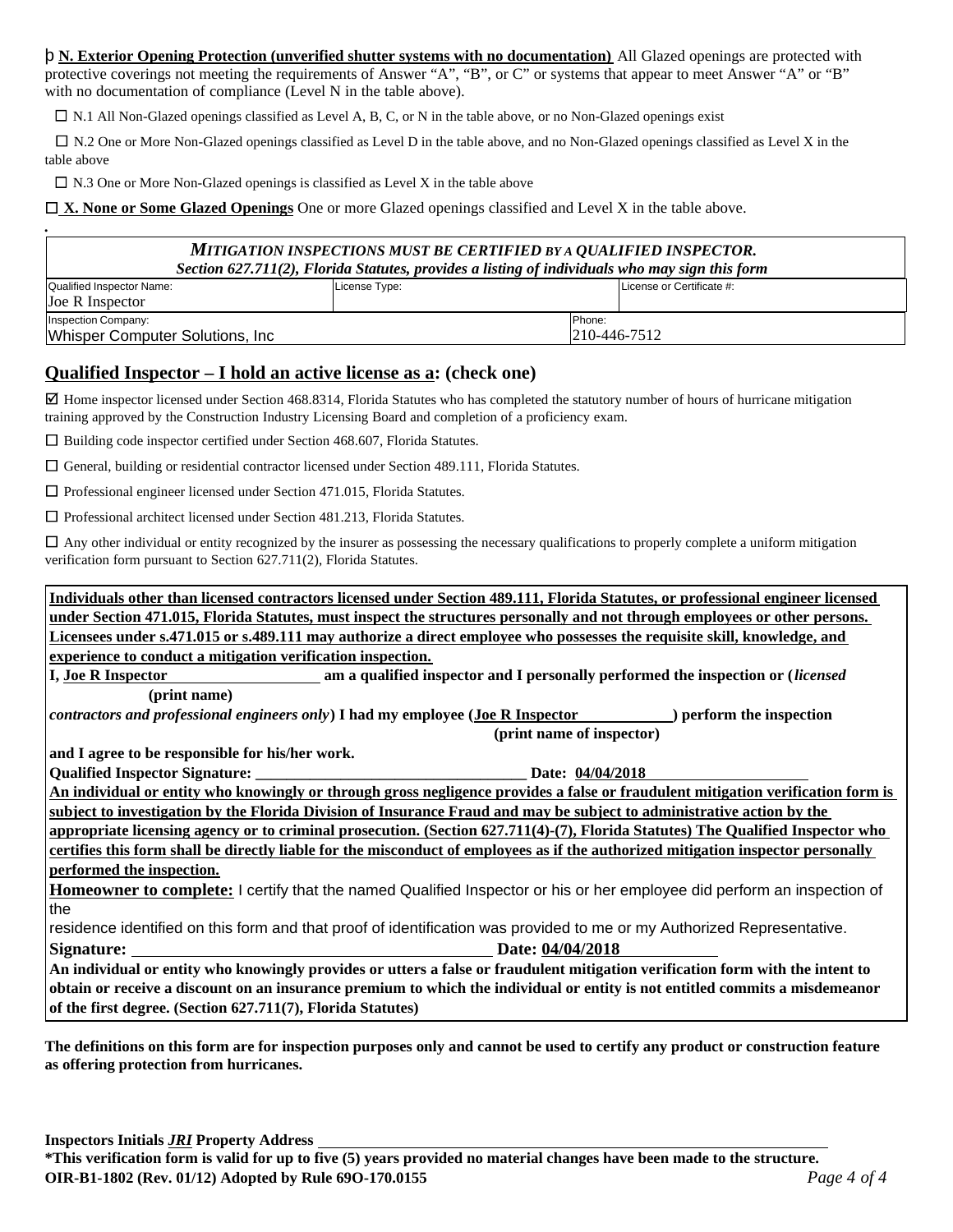## **Photos**

Front Elevation **Right Elevation** 

Rear Elevation **Left Elevation** 

Roof to Wall connection